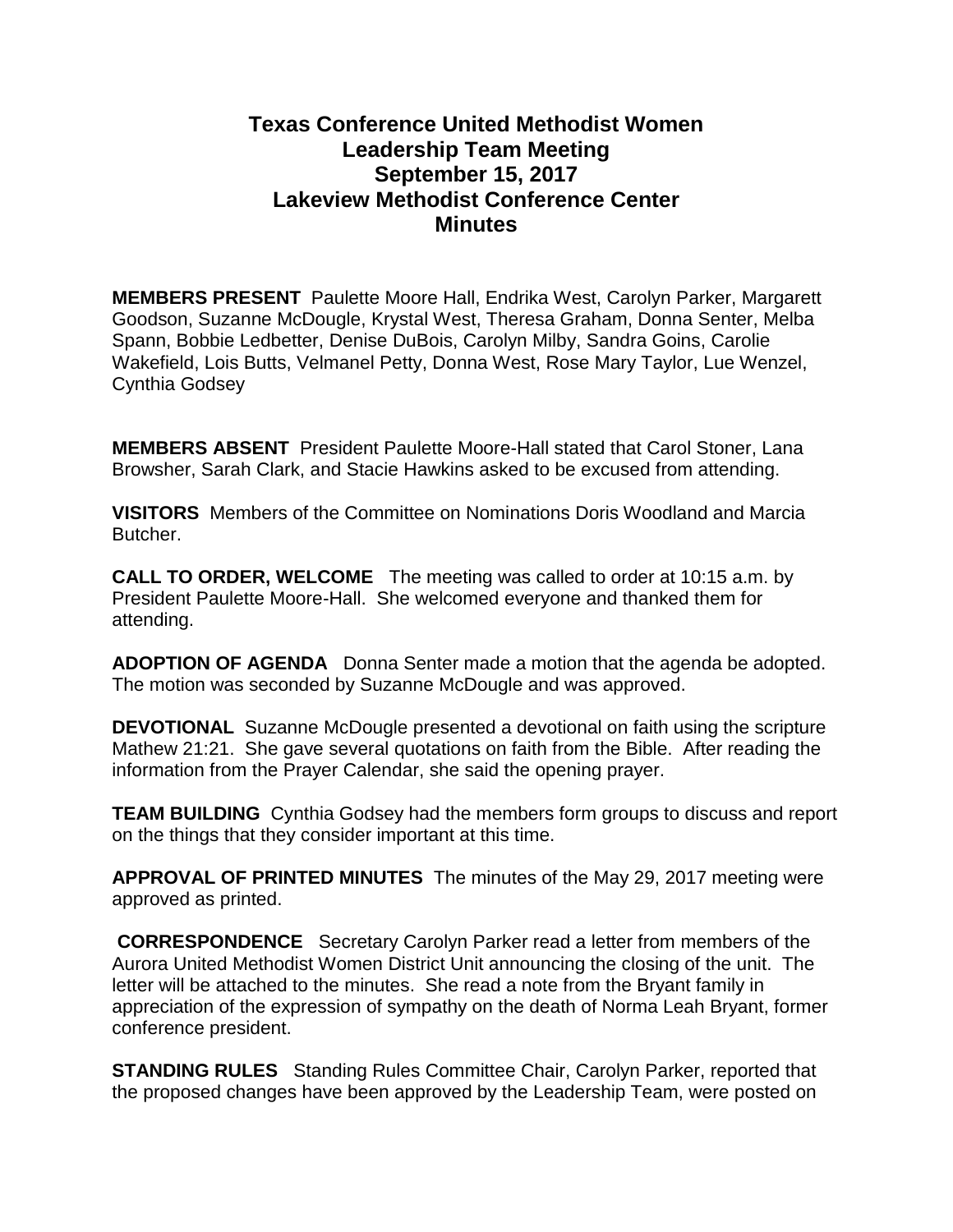the website and in the newsletter, and will be voted on at the September 16, 2017 annual meeting.

**TREASURER'S REPORT** Treasurer, Margarett Goodson**,** presented the treasurer's report. The report is attached and becomes part of the minutes.

**BUDGET FOR 2018** Margarett Goodson presented the proposed 2018 budget and explained that some amounts have been decreased compared to 2017 due to a decrease in pledge amounts. A motion was made by Bobbie Ledbetter to accept the proposed budget and present it to the body for a vote. The motion was seconded by Endrika West and passed. A copy of the budget is attached and becomes part of the minutes.

## **NEW BUSINESS**

Assembly 2018 – President Paulette Moore-Hall stated that there is approximately \$4,900.00 in a segregated fund. The funds will be divided among those attending. Please notify Paulette when you have registered for Assembly.

Computer purchase – A motion was made by Donna Senter and seconded by Endrika West that the Finance Committee appropriate funds to purchase a computer and printer for the Registrar. The motion carried. The purchase price will be approximately \$1,500.00. The Treasurer will email members of the committee the final estimate for approval.

Events Online Registration – Lana Browsher, Communications Coordinator, proposed that online registration be made available. Kennidi can set it up. Paulette Moore-Hall stated that she will get the specifics from Kennidi and send an email to the team to vote.

January Training Theme – Sacred Spaces was suggested. Paulette Moore-Hall will work with Lana Browsher on the details and email the information to team members.

New for Conferences Meetings – Paulette Moore-Hall stated that a Prayer Box will be placed in St. Lukes. Prayer request cards will be available in the Resource Center.

**GOAL SETTING** Paulette Moore-Hall stated that team members should always be approachable and watch their tone of voice and body language. She presented a presentation with the following points:

- 1. Hospitality
- 2. Be a team member
- 3. Communicate clearly
- 4. Listen to others
- 5. Respect each other
- 6. Take responsibility for mistakes
- 7. Be flexible
- 8. Set goals and make them happen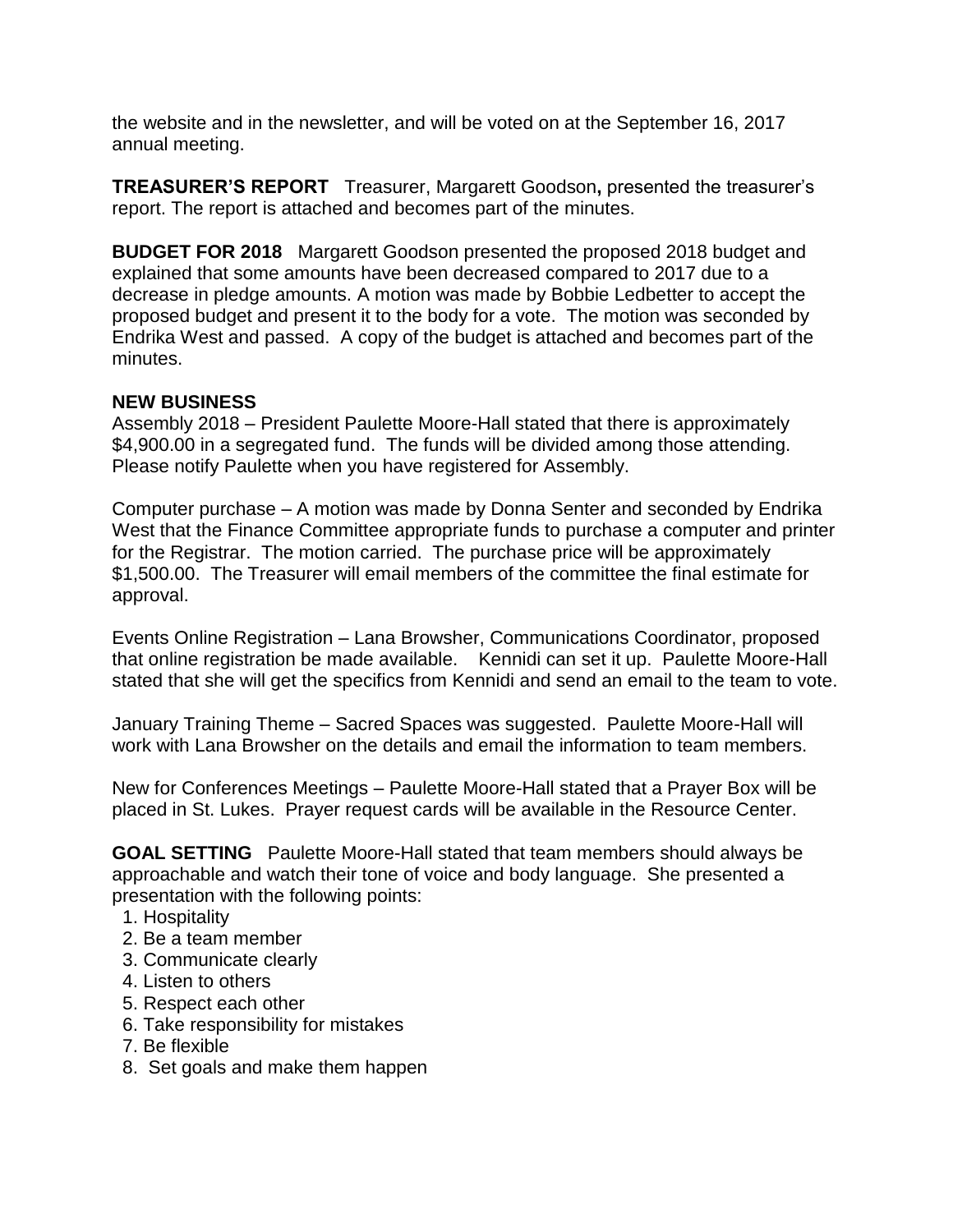Make your goals S.M.A.R.T. **S**pecific **M**easurable **A**ttainable **R**ealistic **T**ime sensitive A video summed up the presentation.

All present broke into three groups to discuss goals. The groups presented their goals to the team.

## GROUP ONE

Sponsor a trip to Laity Lodge, a Christian Retreat with programming and food provided. This could be for the Leadership Team or all United Methodist Women.

Recruit more members by focusing on younger people, new empty nesters, and newly retired. With younger people, get them involved in other activities of the church that are more appealing to the young and then ask them to try United Methodist Women. Make mission projects more of a joint effort with others in the church.

Develop a supportive fellowship between district churches. District officers can visit and encourage each church.

#### GROUP TWO

Unify our team through compromise, acceptance, and flexibility with love to implement change (prayer, acts of kindness, greeting one another).

#### GROUP THREE

Our focus group discussed program development for United Methodist Women. We created ways in which we could let our communities know that we exist and inform them of the opportunities that there are within the organization by:

- $\cdot \cdot$  Inviting the community and not just Methodist Women to attend our meetings.
- Informing the attendees about our organization by having tables set up-each with a different theme that informs about UMW.
- ◆ Having a speaker talk about our organization. In particular, who we are, why we do the things we do, etc.
- $\div$  Utilizing the Conference Officers as a team to accomplish our goals.
- $\div$  Doing activities in our communities to publicize UMW. An example given was to have a Quilting Bee at which United Methodist Women's literature could be distributed, or a speaker could talk about our mission projects, or pledge offerings. Possibly called "Piecing it all Together". The attendee could have a tangible take away from the meeting.
- $\cdot \cdot$  We also discussed the difficulty of reaching young adults. Suggestions were to provide mentoring and offer information about UMW and allowing them to make their own path while guiding them.